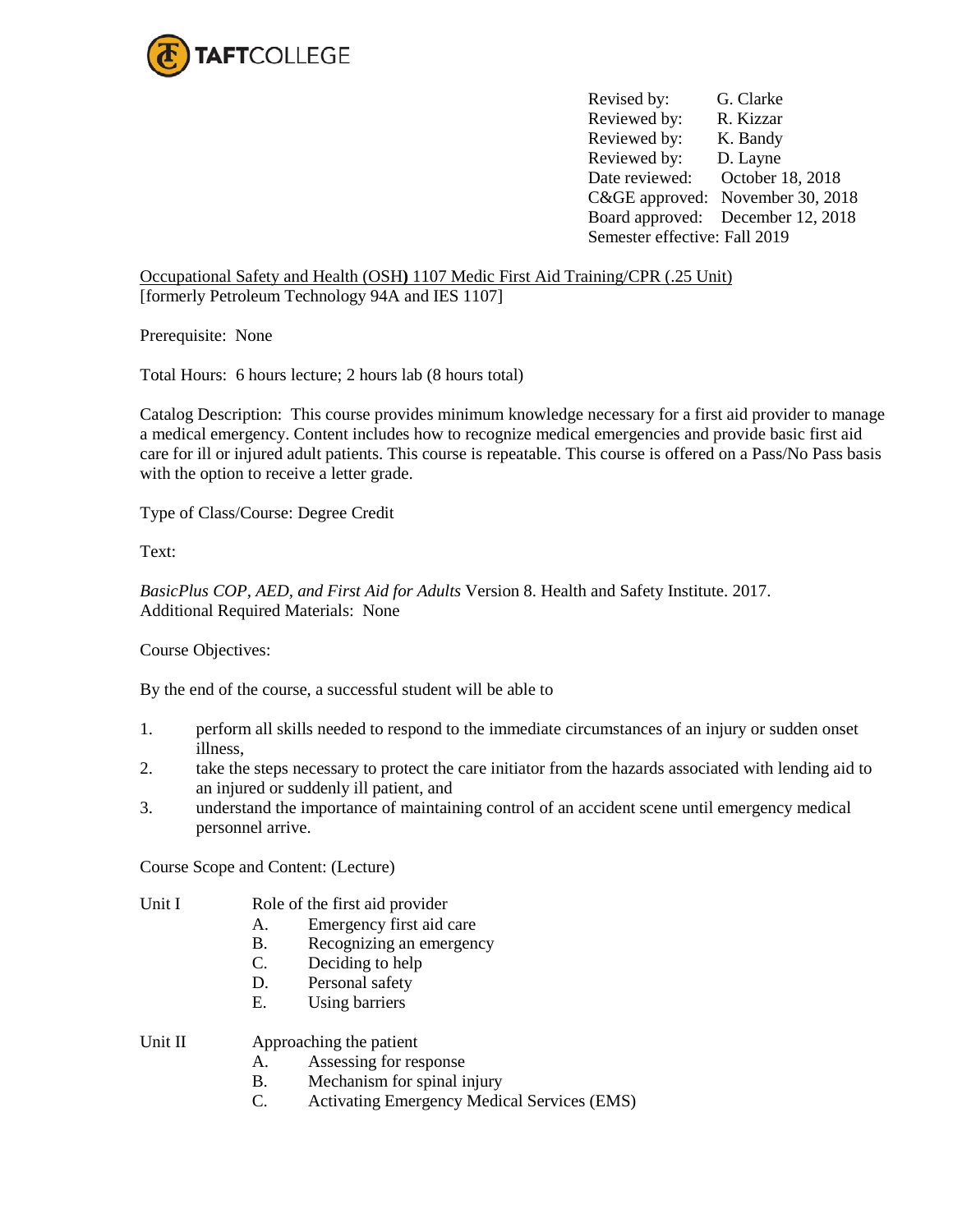

| Unit III  | Basic life support                                                  |  |
|-----------|---------------------------------------------------------------------|--|
|           | A.<br>Basic life supporting skills                                  |  |
|           | Airway<br><b>B.</b>                                                 |  |
|           | $C_{\cdot}$<br>Clearing the airway                                  |  |
|           | Protecting the airway<br>D.                                         |  |
|           |                                                                     |  |
|           | E.<br><b>Breathing</b>                                              |  |
|           | Circulation<br>F.                                                   |  |
|           | G.<br>Initial assessment                                            |  |
|           | H.<br>Unresponsive patient                                          |  |
|           | I.<br>Cardiopulmonary Resuscitation (CPR) for Cardiac Arrest        |  |
| Unit IV   | Defibrillation                                                      |  |
|           | Sudden cardiac arrest<br>А.                                         |  |
|           | <b>B.</b><br>Basic Automatic External Defibrillator (AED) Operation |  |
|           | $C_{\cdot}$<br>Troubleshooting messages                             |  |
|           | Other AED considerations<br>D.                                      |  |
| Unit V    | Bleeding and shock                                                  |  |
|           | А.                                                                  |  |
|           | Control of bleeding                                                 |  |
|           | Managing shock<br>Β.                                                |  |
| Unit VI   | Choking                                                             |  |
|           | Foreign body airway obstruction<br>А.                               |  |
| Unit VII  | Continuous patient care                                             |  |
|           | А.<br>Ongoing assessment                                            |  |
| Unit VIII | Caring for illness                                                  |  |
|           | Warning signs of serious illness<br>А.                              |  |
|           | Altered level of responsiveness<br>В.                               |  |
|           | $C_{\cdot}$                                                         |  |
|           | Pain, severe pressure, or discomfort in chest                       |  |
|           | Breathing difficulty, shortness of breath<br>D.                     |  |
|           | Е.<br>Severe abdominal pain                                         |  |
| Unit IX   | Caring for injury                                                   |  |
|           | A Mechanism for significant injury                                  |  |
|           | Β.<br>Swollen, painful, deformed limp                               |  |
| Unit X    | Specific first aid problems                                         |  |
|           | Caring for specific first aid problems<br>Α.                        |  |
|           | Performing a physical assessment<br>Β.                              |  |
|           | C.<br>Obtaining a patient history                                   |  |
|           |                                                                     |  |
| Unit XI   | Additional considerations                                           |  |
|           | Moving patients<br>А.                                               |  |
|           | <b>B.</b><br>Emotional impact of providing first aid care           |  |
|           | C.<br>Following the course                                          |  |
|           | Course Scope and Content: (Laboratory)                              |  |

1. Each Unit is followed by a "Group Practice" evolution that provides hands-on practice of skills using specific equipment, materials, and knowledge.